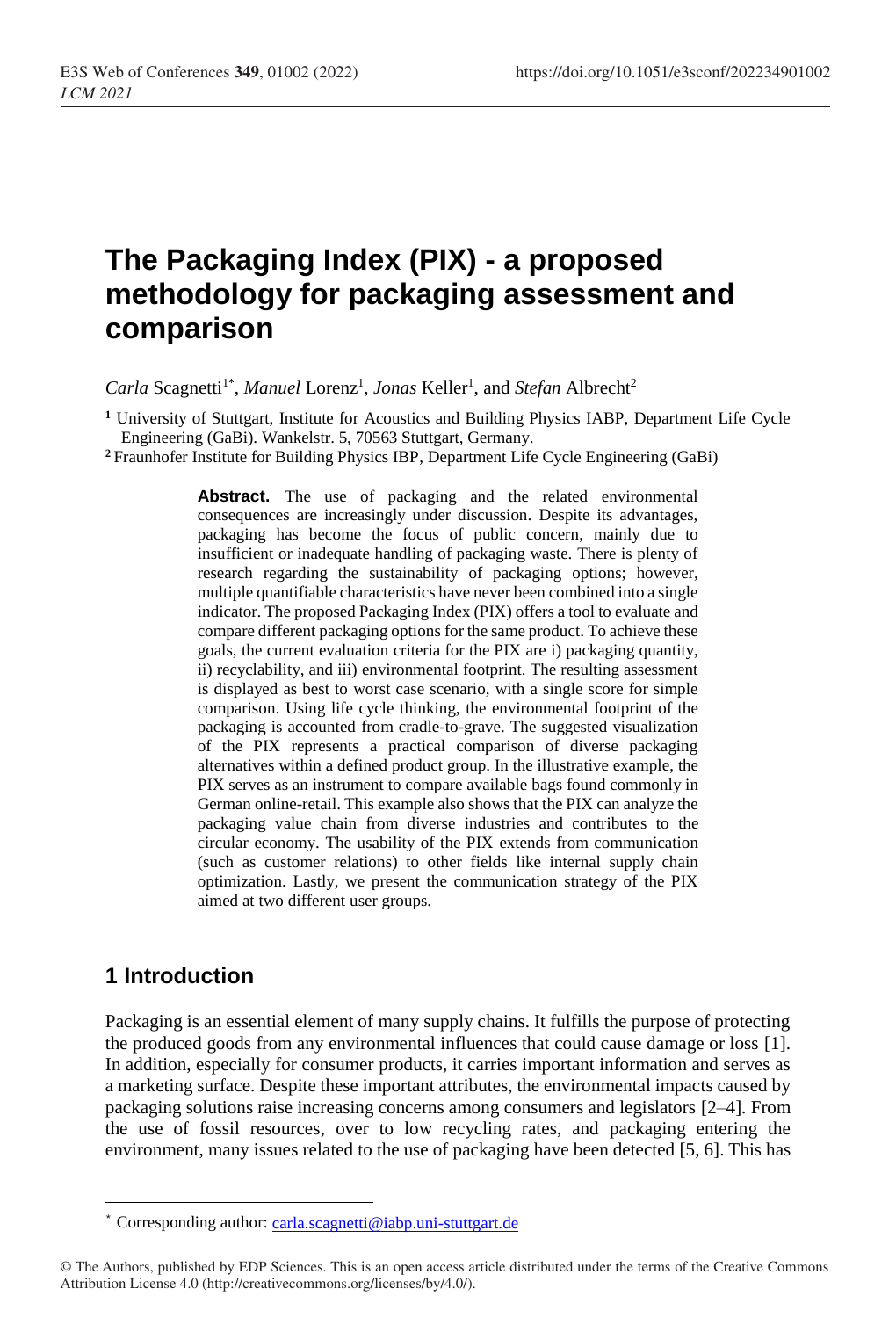lead to unprecedented consumer awareness and demand for sustainable packaging solutions. Thus, the pressure to implement more sustainable solutions increases steadily [3].

Though, assessing packaging as a whole is a complex problem and hard to understand for all parties involved [7]. The variety of problems, their causes, and effects are too broad and difficult for non-experts to understand. Likewise, misinformation does the rest to confuse consumers, users, and providers. Many approaches trying to solve this issue have already been established [8–11]. In the existing approaches, several environmental topics are addressed. Nevertheless, none of the known evaluation methods combine different evaluation criteria into a single-score indicator. To the best of our knowledge, and based on an extensive literature review, there is no established indicator that combines multiple indicators into a single score for packaging. A single score is easy to understand without previous expertise, analogous to the *nutri-score*, which is proven to be an efficient tool in public health nutrition [12]. Here, we propose a Packaging Index (PIX) that combines and provides valuable environmental information to producers, users, and consumers. The main target of the PIX is to build a framework for such a tool, and to offer a comprehensive indicator for all involved stakeholders of the packaging industry.

## **2 Methodology**

The developed Packaging Index (PIX) offers an indicator as a tool to evaluate and compare packaging for products with the same functional unit. An indicator that is easy to understand, but at the same time includes and combines important environmental criteria. The PIX enables users the possibility to reduce packaging consumption, appraise the recyclability, and minimize the overall environmental footprint. To achieve these goals, the evaluation criteria of the PIX are (1) packaging quantity, (2) recyclability, and (3) the packaging environmental footprint. The environmental footprint is evaluated with Life Cycle Assessment (LCA). Consistently, the packaging is accounted from cradle-to-grave. Within the system boundaries of the PIX five points of entry along the supply chain are identified and accounted for.

For the PIX calculation we suggest three main criteria for the assessment:

#### **Amount of packaging per unit (F1)**

The amount of packaging is compared with the use of a functional unit within a product group. The functional unit indicates the mass, amount, or units of product that the user wants to compare. This results in a packaging-to-product ratio, and by doing so the reusability is also accounted for. F1 does not consider the type of material, only the mass. The packagingto-product ratio is weighted and the resulting F1 is a value between 0 and 100. With this, 0 is awarded to the worst-case representing the highest value of the packaging-to-product ratio, and 100 representing the best-case.

#### **Recyclability (F2)**

Recyclability is calculated to estimate the potential of the packaging to be used in a circular economy. The recyclability is calculated for each packaging individually, according to cyclos-HTP guidelines [13]. Moreover, the recyclability is calculated within the recycling infrastructure and available recycling paths. Here the design, material(s), colour, separability, and labelling play an important role in the assessment. As a result, the packaging is rewarded with a score between 0 and 100. The F2 equals the value of the recyclability, where 100 indicates a full recyclability of the packaging.

Factors such as recycled content and degradability (i.e. composting) are included as disposal routes and influence the environmental footprint (F3) results. For example, the recycled content is taken into account, by performing the corresponding allocation of the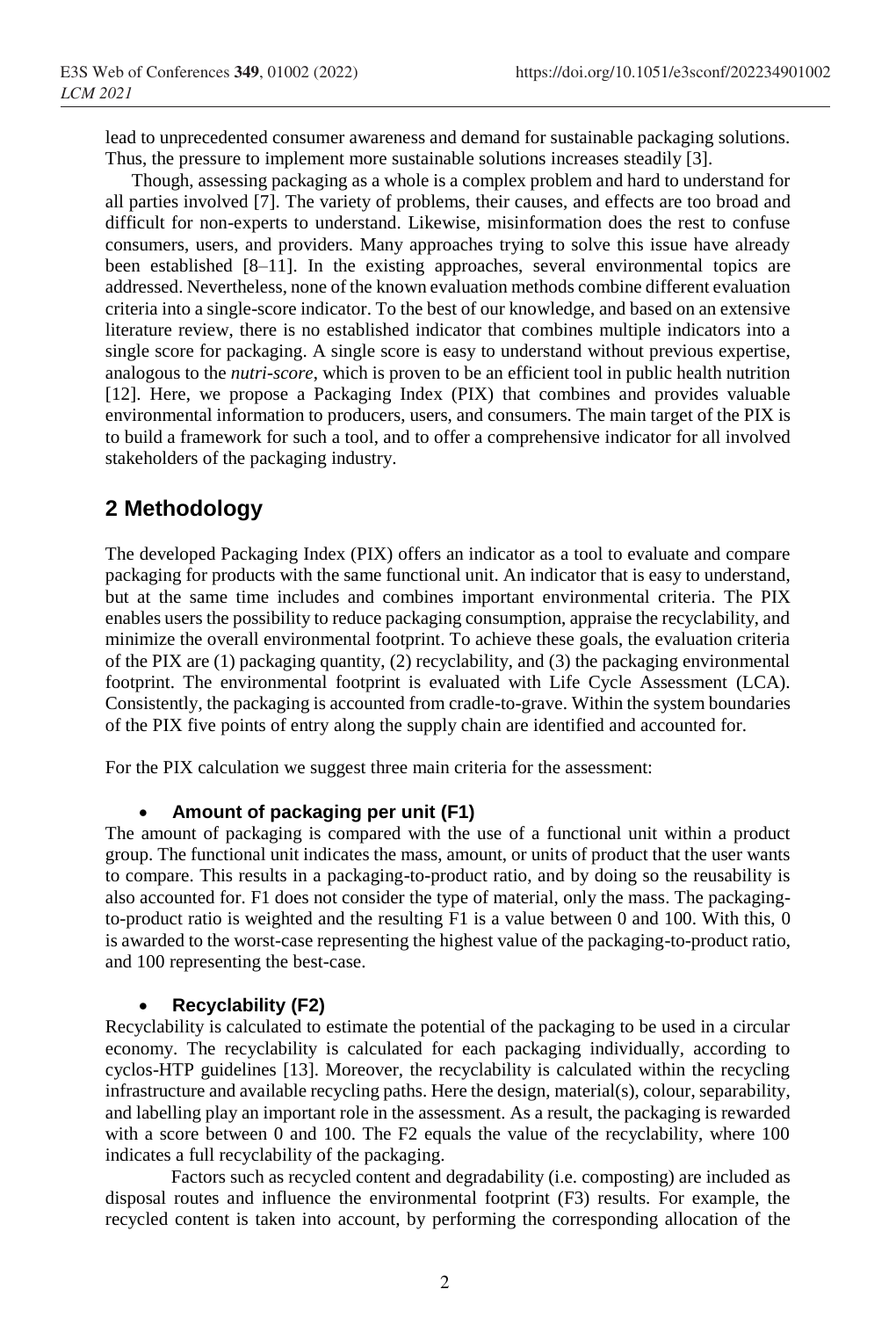recycled material in the production and the end-of-life. As for degradability and e.g. biodegradable plastics, the discussion of whether or not they truly have a benefit to the environment is still unclear. Therefore, at a later stage of research in the packaging industry and alternative materials, an indicator could be included in the calculation, e.g. when there is more knowledge about the biodegradability of plastics.

#### **Environmental Footprint (F3)**

The environmental footprint (EF) is calculated from cradle-to-grave using LCA. Within the calculation of the EF, the material feedstock, resource use, and recycled content are all considered. The end-of-life scenario of the packaging is based on the calculation of F2, which gives an indicator of the recyclability, as well as the incineration and landfilled shares. These end-of-life scenarios are country and region specific. So far, the PIX has been calculated and assessed within the German recycling infrastructure. The different impact categories of the LCA are normalized and weighted according to the EF 3.0 method recommended by the European Commission [14]. With this method, all relevant environmental burdens and impact categories are taken into account. Equally to the calculation of F1, the use of a functional unit serves to compare different presentations of the same product. Likewise, the F3 is presented as best and worst-case scenario. The packaging is rewarded with a score between 0 and 100, with 0 being the worst-case representing the highest EF, and 100 representing the best-case or lowest EF.

The LCA model includes the mass of the packaging (F1) and the recyclability (F2). Nevertheless, in the PIX, mass and recyclability are present as independent indicators. By uncoupling the results from the EF calculation, a broader analysis is presented to the user. Furthermore, these multiple quantifiable characteristics are combined into a single indicator. This allows the decision or choice of packaging to be based on a single overall score supported by three individual criteria.

Due to the approach of the calculation of best and worst scenarios, packaging options score between 0 and 100 in the individual indicators (F1-3). However, the overall PIX is a single score that indicates best and worst practices within the case of study. This PIX score is suggested to be the mean value of the three abovementioned criteria, which designates equal relevance to each criterion in the assessment of the eco-friendliness of the packaging.

To achieve a comparison, at least three packaging options for the same product with the same functional unit must be evaluated. Lastly, the PIX allows comparing packaging options and portfolios; if a "no-packaging" solution is available, this can be included in the assessment. It is also important to mention that the functional unit does not include the performance of the packaging, e.g. how well is the product protected, or for how long.

#### **2.1 Graphical representation**

The graphical representation of the score is proposed in the shape of a circle. On the outside each individual criterion (F1, F2, and F3) is accompanied by a traffic light colour pattern. In the centre of the circle stands the overall PIX score. The methodology and suggested presentation of the PIX is outlined in Figure 1.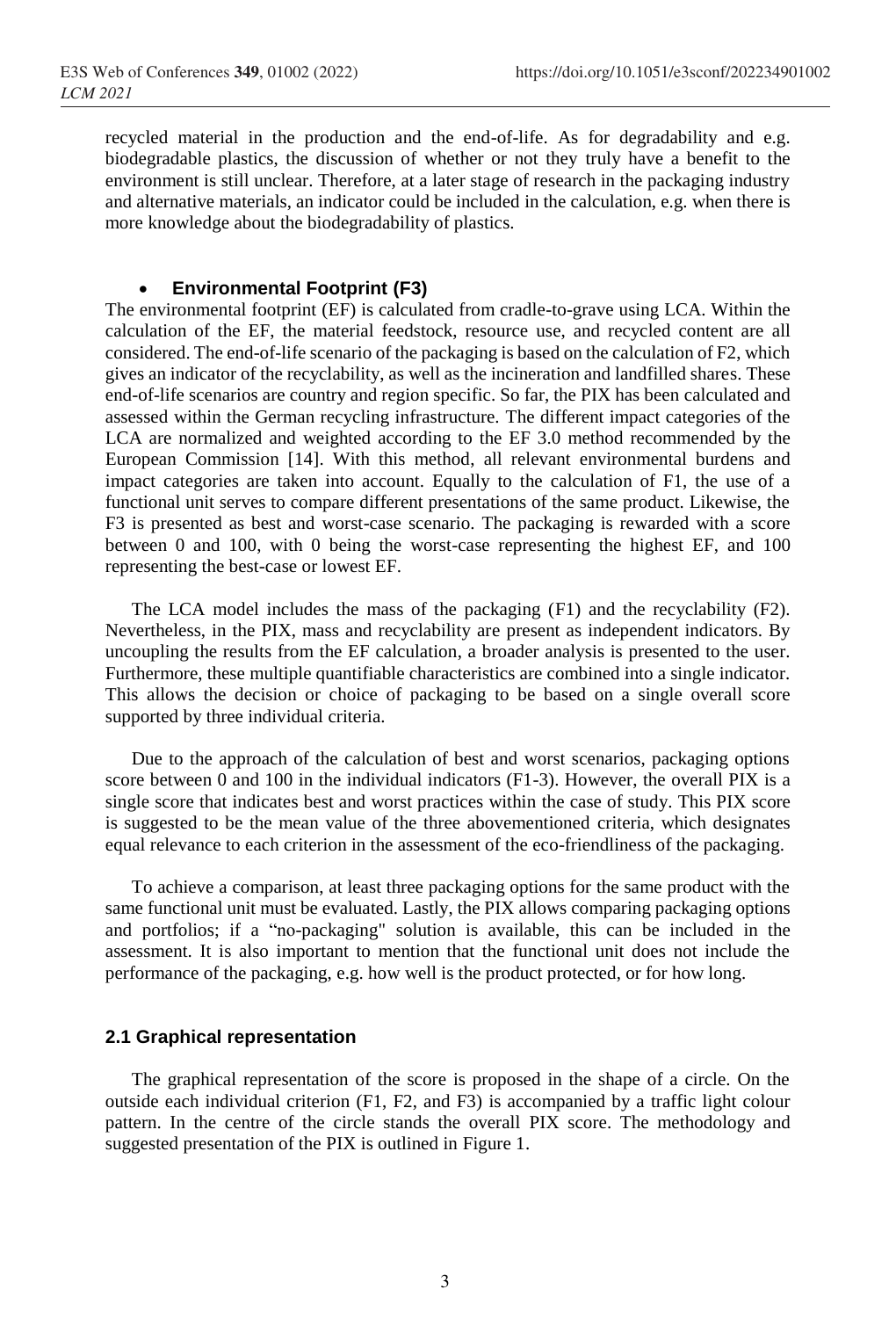

**Figure 1:** Graphical methodology of the PIX calculation

# **3 Illustrative example and communication strategy**

The PIX can be used to analyse packaging solutions at any life stage, and enables a holistic assessment of the entire supply chain. Therefore, we distinguish between two user groups: the end-user or consumer at e.g. the point-of-sale, and users from industry and academia. Accordingly, the use of the PIX can support the communication between companies (B2B) e.g. for portfolio assessment and internal communication, and with customers (B2C). Industry and academia tend to prefer analysis and decision-making based on multiple aspects

and require more detailed information. For B2C communication, illustrations and a singlescore assessment is preferred. For this reason, we present the communication strategy of the PIX, which is aimed at two different user groups.

To exemplify the use of the PIX, an illustrative example is performed for online-retail packaging bags found commonly in the textile industry in Germany. The study included seven packaging solutions that differ in material, feedstock, recycled content, reusability, and weight. The functional unit is the packaging needed for the shipping of 1 T-shirt. In the following example, we present three PIX scores out of the seven assessed packaging bags. The results are displayed in the suggested PIX outline, and according to the communication strategy of the different user groups. These are shown in Figures 2 and 3, respectively.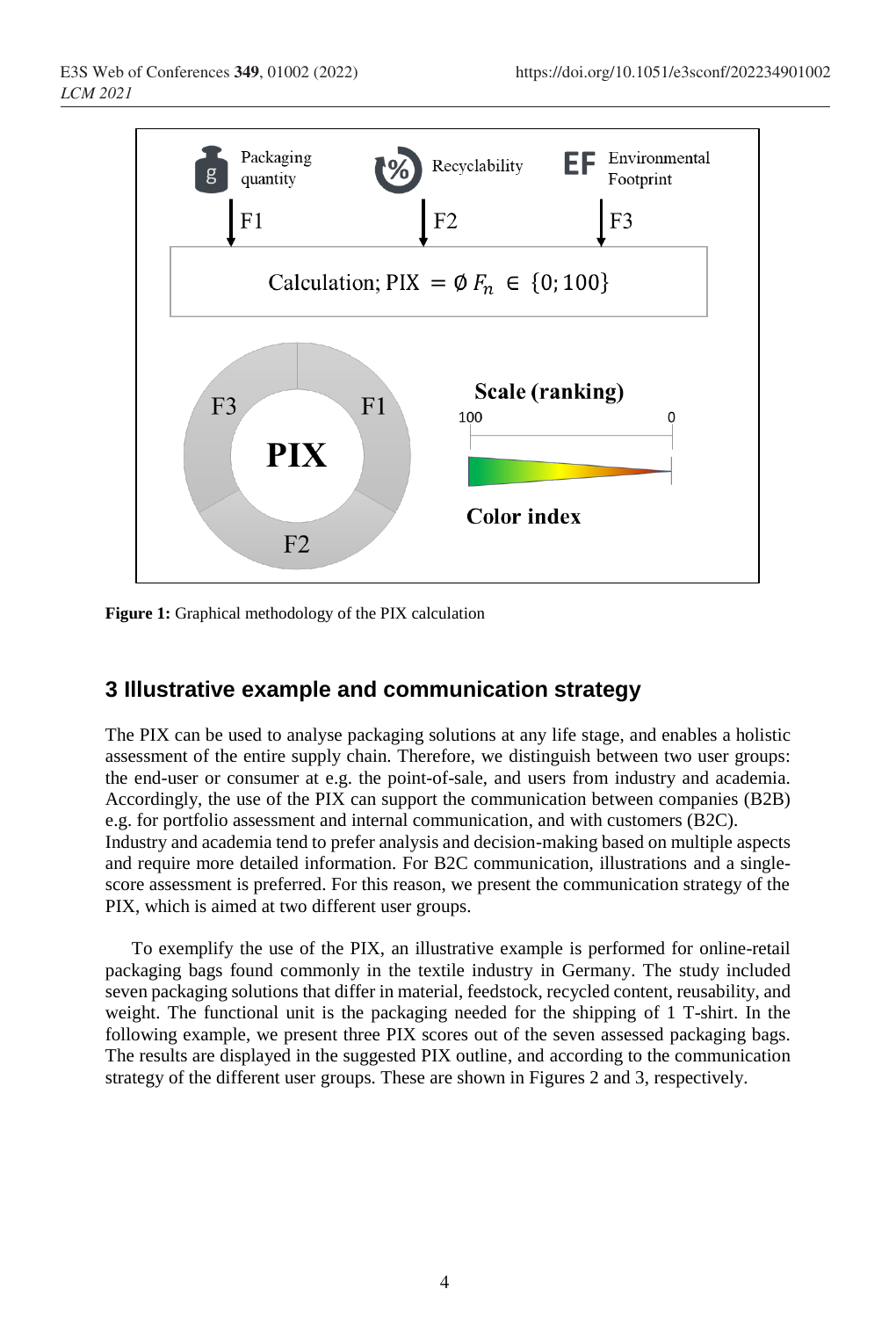

**Figure 2:** Examples A, B, and C of displayed PIX single-score for textile packaging. Communication strategy: B2C. User: consumers at the point-of-sale.



**Figure 3:** Examples A, B, and C of displayed PIX results for textile packaging. Communication strategy: B2B, internal. User: industry and academia.

Within this example, packaging **A** represents a plastic bag made from 100% recycled plastic, packaging **B** is a bag made from biobased plastic material, and **C** represents a bag made from virgin LDPE (low-density polyethylene). In Figure 2, the end-user (B2C communication strategy) quickly exemplifies the best option in the comparison. In the second representation, the individual rankings according to the environmental criteria are presented in more detail.

We can observe, that packaging **A** scores the highest overall PIX, with a score of 82. While packaging **B** can be considered the worst solution within these three examples, with a PIX score of 25. Here packaging **B** scores a 0 in recyclability, and the highest EF value which awards a 0 in the third criterion. We can also observe that the three selected examples have the same packaging-to-product ratio (F1), which indicates the same packaging weight. This results in the same score in criterion F1, where a score of 75 indicates that there is at least one packaging alternative with a better score (of 100), which was awarded to the lowest weight.

In summary, the PIX addresses three major points when evaluating the sustainability of packaging: (F1) packaging quantity, (F2) recyclability, and (F3) environmental footprint. It also includes design aspects like colour and material feedstock (primary vs. secondary, biobased vs. fossil, mono-material vs. composites, etc.). Moreover, the PIX categories are not absolute numbers, PIX is always relative to other packaging fulfilling the same packaging task. Thus it is possible to analyse packaging of a specific packaging portfolio according to individual criteria, or to simplify the result by presenting a single score.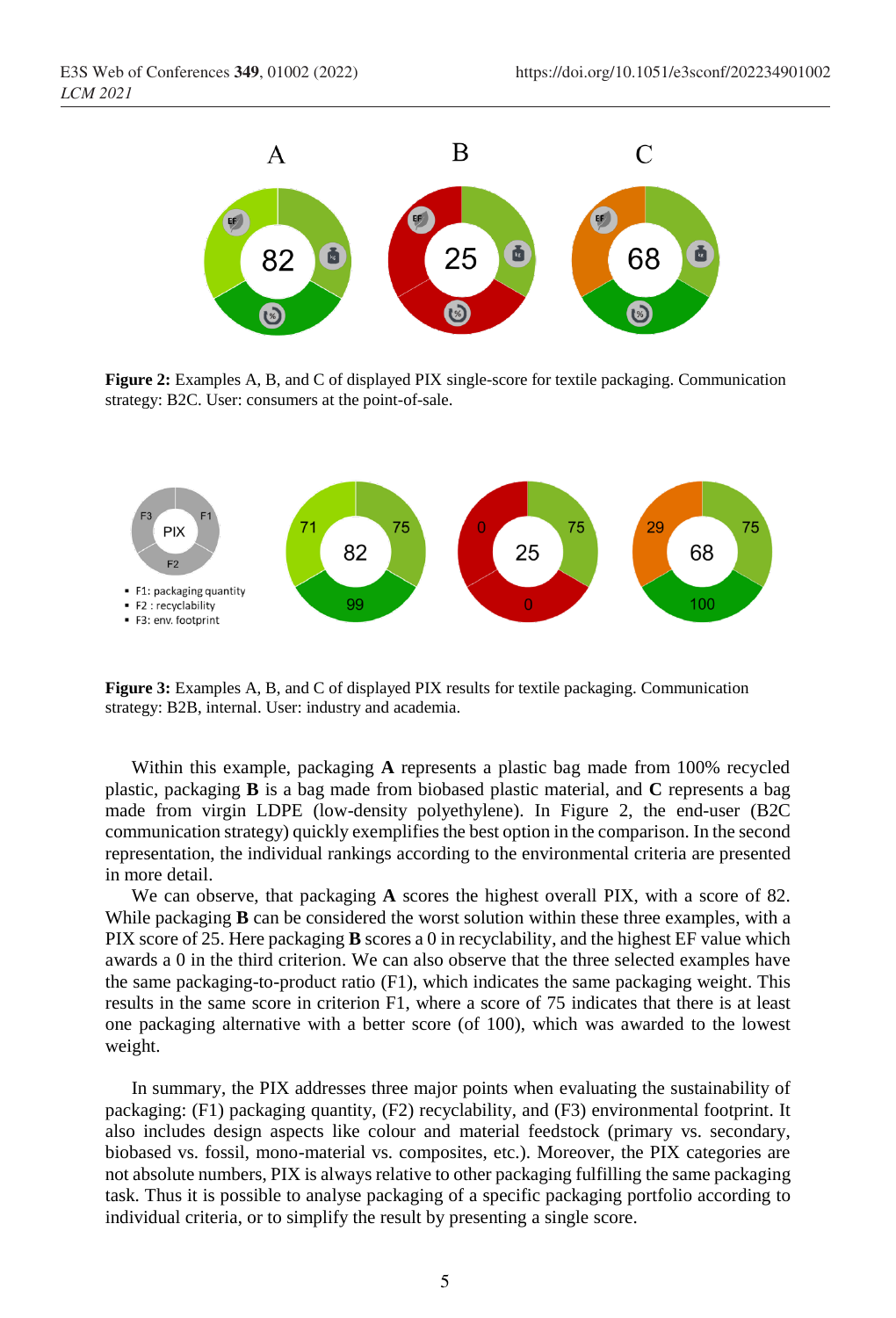### **4 Summary and conclusions**

The evaluation criteria of the PIX are  $(1)$  packaging quantity,  $(2)$  recyclability, and  $(3)$  the packaging environmental footprint. The resulting assessment is displayed as the best to worst-case scenario, using a single score for simple comparison. This simplifies the comparison results and provides an easy-to-understand indicator. The proposed visualization of the PIX illustrates the comparison of diverse packaging alternatives, by displaying the three aforementioned criteria and the overall PIX single score on a scale between 0 and 100. Lastly, we demonstrate that the PIX can assess the environmental effects of packaging in a more comprehensive way than only LCA. This is done by offering two communication strategies and their respective graphical representation according to the user group.

There are many indicators and factors that influence the sustainability of packaging. For example, the motivation behind this debated topic often lies in the well-known environmental issue surrounding marine litter and plastic debris. There is research being done to develop a framework and include the impact of plastic emissions into LCA [15, 16]. However, a standard indicator to address these issues is not available, and including such an indicator in the PIX is not possible, yet. This also applies to the biodegradability of packaging materials, in particular of biobased plastics, we can only assess indicators that are both investigated and quantifiable. Based on further developments, other quantifiable evaluation criteria (F*n*) could be included and the weighting adjusted. The PIX is designed to be modular and adjustable based on upcoming knowledge and the development of packaging alternatives.

The proposed PIX provides stakeholders with comprehensive and easy-to-use information about the quantifiable environmental burdens of packaging. Moreover, when applying the PIX methodology and proposed graphical representation, the important environmental information is translated into a single score accompanied by a colour index, for easy visualization of the results. The user can profit from the PIX in several ways. For example, the indicator can be used as a benchmark tool to compare packaging alternatives. It can also be used to analyse and optimize the supply chain accordingly. The PIX can therefore support eco-design measures and help companies with the transformation towards a more circular economy, which becomes relevant as governments start to increase regulations on packaging limitation and waste reduction. The communication strategy of the PIX is aimed at two different user groups. Accordingly, the use of the PIX can support communication between companies (B2B) and with customers (B2C). The PIX can also be used in research and academia when analysing and comparing packaging alternatives. The main advantage of the PIX is the condensation of environmental criteria into one single score. With this methodology, three main criteria assessing the eco-friendliness of packaging is combined. Moreover, the results are based on scientific methods such as LCA and the recyclability calculation. Consequently, this method invalidates assumptions of intentional or unintentional greenwashing in the packaging industry.

Due to the core environmental information behind the PIX score, the results can potentially be used for internal and external purposes, as well as to communicate the information of packaging solutions. It can help reduce packaging consumption, select higher recyclability options, and minimize the overall environmental footprint. Thus, it provides the user with a tool for environmental management in the packaging field. Lastly, the PIX score methodology has already been tested in studies comparing packaging alternatives in the food industry, hygiene sector, and online retail, which proves its transferability and application.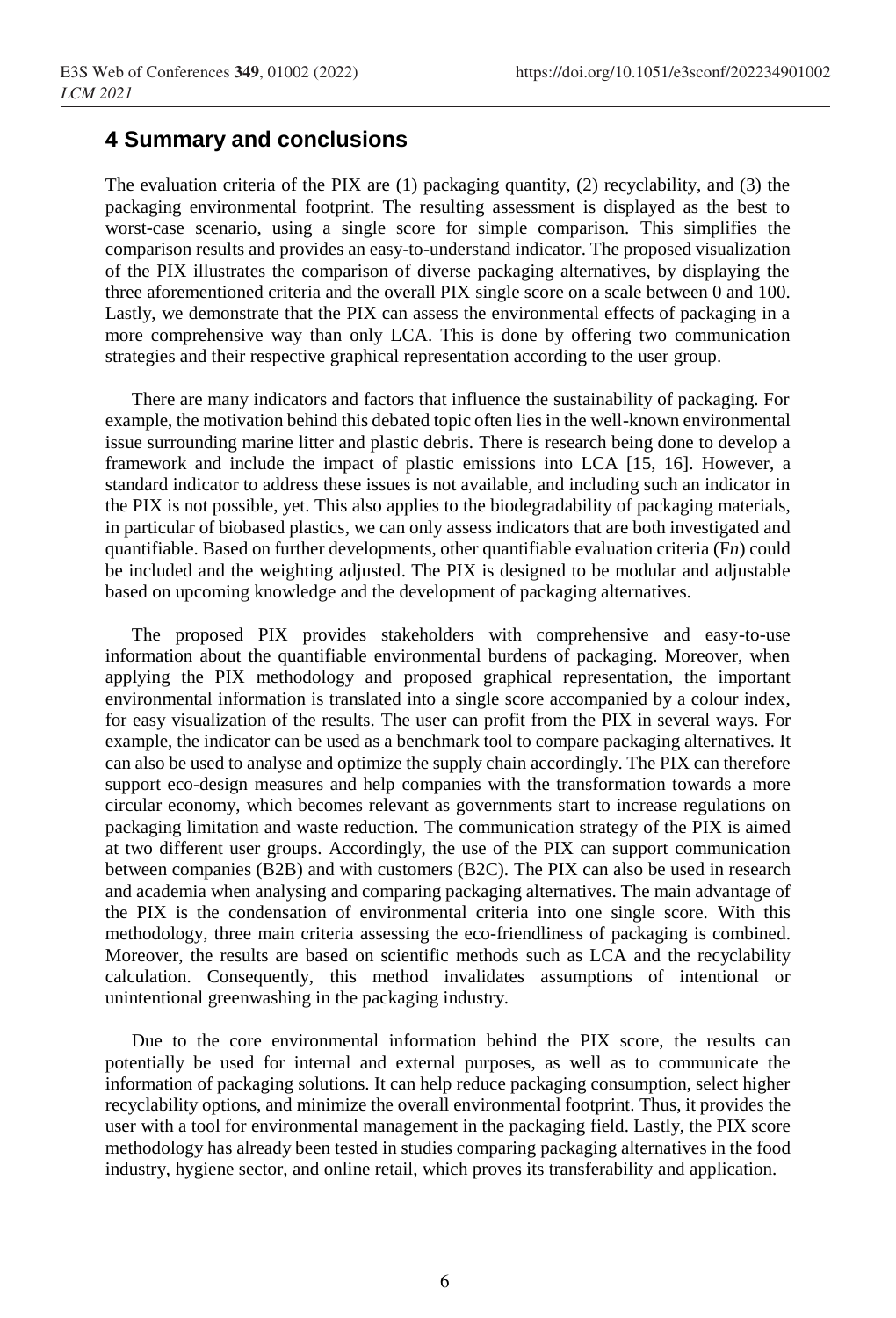**Acknowledgements.** The PIX was developed at the University of Stuttgart as a follow-up of the Plastic-Index (PLIX) [17]. The PLIX methodology was evaluated on different products and their packaging options into the scope of the project VerPlaPoS funded by the German Ministry for Education and Research BMBF.

## **References**

- 1. European Parliament and Council: Directive 94/62/EC of 20 December 1994 on packaging and packaging waste, Off. J. Eur. Union (1994).
- 2. Tencati, A.; Pogutz, S.; Moda, B.; Brambilla, M. and Cacia, C.: Prevention policies addressing packaging and packaging waste: Some emerging trends, Waste Manag., **56** (2016), pp. 35-45.
- 3. Long, J.; Hart, M. and Guerriero, S.: Chemical (Re)action: Growth in a circular economy: Accenture Chemicals (2019).
- 4. Syberg, K.; Hansen, S. F.; Christensen, T. B. and Khan, F. R.: Risk Perception of Plastic Pollution: Importance of Stakeholder Involvement and Citizen Science, **58** (2018), pp. 203-221.
- 5. Pinto da Costa, J.; Rocha-Santos, T. and Duarte, A.: The environmental impacts of plastics and micro-plastics use, waste and pollution: EU and national measures (2020).
- 6. Schnurr, R. E. J.; Alboiu, V.; Chaudhary, M.; Corbett, R. A.; Quanz, M. E.; Sankar, K. et al.: Reducing marine pollution from single-use plastics (SUPs): A review, Mar. Pollut. Bulletin, **137** (2018), pp. 157-171.
- 7. Willman-Iivarinen, H.: The future of consumer decision making, Eur. J. Futures Res., **5** (2017).
- 8. Verghese, K. L.; Horne, R. and Carre, A.: PIQET: the design and development of an online 'streamlined' LCA tool for sustainable packaging design decision support, Int. J. Life Cycle Assess., **15** (2010), pp. 608-620.
- 9. Svanes, E.; Vold, M.; Møller, H.; Pettersen, M. K.; Larsen, H. and Hanssen, O. J.: Sustainable packaging design: a holistic methodology for packaging design, Packag. Technol. Sci., **23** (2010), pp. 161-175.
- 10. Pauer, E.; Wohner, B.; Heinrich, V. and Tacker, M.: Assessing the Environmental Sustainability of Food Packaging: An Extended Life Cycle Assessment including Packaging-Related Food Losses and Waste and Circularity Assessment, Sustain., **11** (2019), p. 925.
- 11. Grönman, K.; Soukka, R.; Järvi-Kääriäinen, T.; Katajajuuri, J.-M.; Kuisma, M.; Koivupuro, H.-K. et al.: Framework for Sustainable Food Packaging Design, Packag. Technol. Sci., **26** (2013), pp. 187-200.
- 12. Julia, C. and Hercberg, S.: Nutri-Score: Evidence of the effectiveness of the French front-of-pack nutrition label, Ernaehrungsumschau, **64** (2017), no. 12, pp. 181-187.
- 13. Cyclos HTP: Verification and examination of recyclability. Version 4.0. https://www.cyclos-htp.de/publications/r-a-catalogue. Accessed 16 July 2021 (2019).
- 14. Manfredi, S.; Allacker, K.; Chomkhamsri, K.; Pelletier, N. and de Souza, D. M.: Product Environmental Footprint (PEF) Guide (2012).
- 15. Maga, D.; Thonemann, N.; Strothmann, P. and Sonnemann, G.: How to account for plastic emissions in life cycle inventory analysis?, Resour. Conserv. Recycl., **168** (2021).
- 16. Woods, J. S.; Verones, F.; Jolliet, O.; Vázquez-Rowe, I. and Boulay, A.-M.: A framework for the assessment of marine litter impacts in life cycle impact assessment, Ecol. Indic., **129** (2021), no. 11.